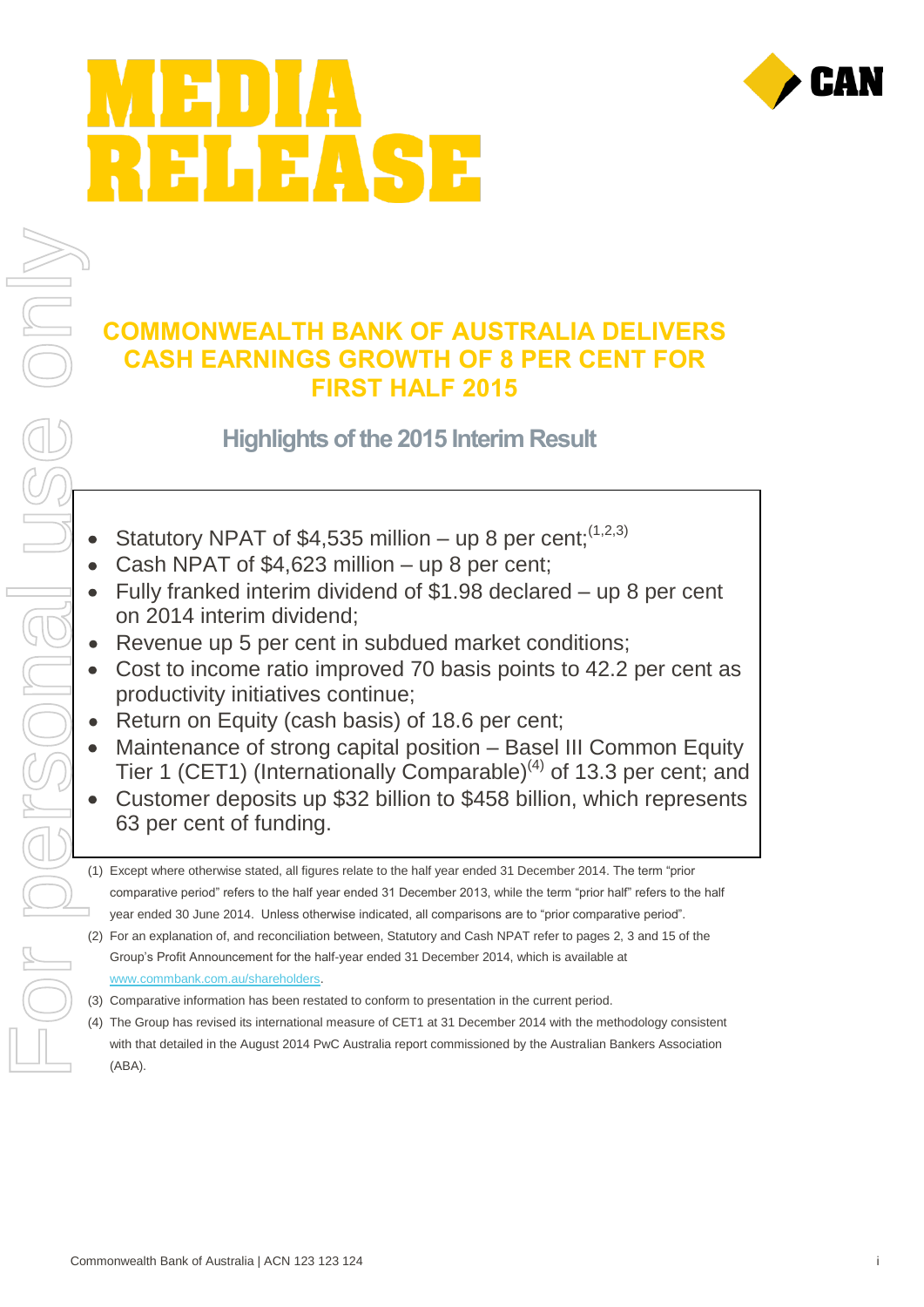

# EASE

**Sydney, 11 February 2015:** The Commonwealth Bank of Australia (The Group) statutory net profit after tax (NPAT) for the half year ended 31 December 2014 was \$4,535 million, an 8 per cent increase on the prior comparative period. Cash NPAT for the half was \$4,623 million, also an increase of 8 per cent.

The Board declared an interim dividend of \$1.98 per share – an increase of 8 per cent on the 2014 interim dividend. The dividend payout ratio (cash basis) of approximately 70 per cent of cash NPAT is in line with the prior year and consistent with the Board's full year target of paying out between 70 and 80 per cent of cash NPAT.

The interim dividend, which will be fully franked, will be paid on 2 April 2015. The ex-dividend date is 17 February 2015. The Dividend Reinvestment Plan (DRP) will continue to operate, but no discount will be applied to shares issued under the plan for this dividend. The Board has decided not to neutralise the impact of the DRP through on-market share purchases.

Commenting on the result, Group Chief Executive Officer, Ian Narev said: "This result again demonstrates the benefits of sticking to a consistent strategy for a high quality franchise. Our ongoing focus on long term strategic priorities – people, technology, strength and productivity – continues to benefit our customers, our shareholders, our people and other key stakeholders. The Group's revenue momentum has continued, while our focus on productivity has delivered a further \$300 million of cost savings over the last 12 months. We have also maintained the strength of the Group's balance sheet in terms of capital, liquidity, deposit funding and provisioning. sydney, 11 February 2015: The Commonwealth Bank of Australia (The Group)<br>statutory net profit atter tax (NPAT) for the half year ended 31 December 2014<br>was \$4.535 million, an 8 per cent norsease on the prior comparative pe

The strength of our business enables us to invest for the long term. In this period, we invested in innovation within the business, with highlights including the establishment of a Group Innovation Lab, digital property settlement (PEXA) and the "Temporary Lock" functionality. We also bought new capability, through the acquisition of TYME, a South African based global leader in designing, building and operating digital banking systems. TYME gives us new opportunities in our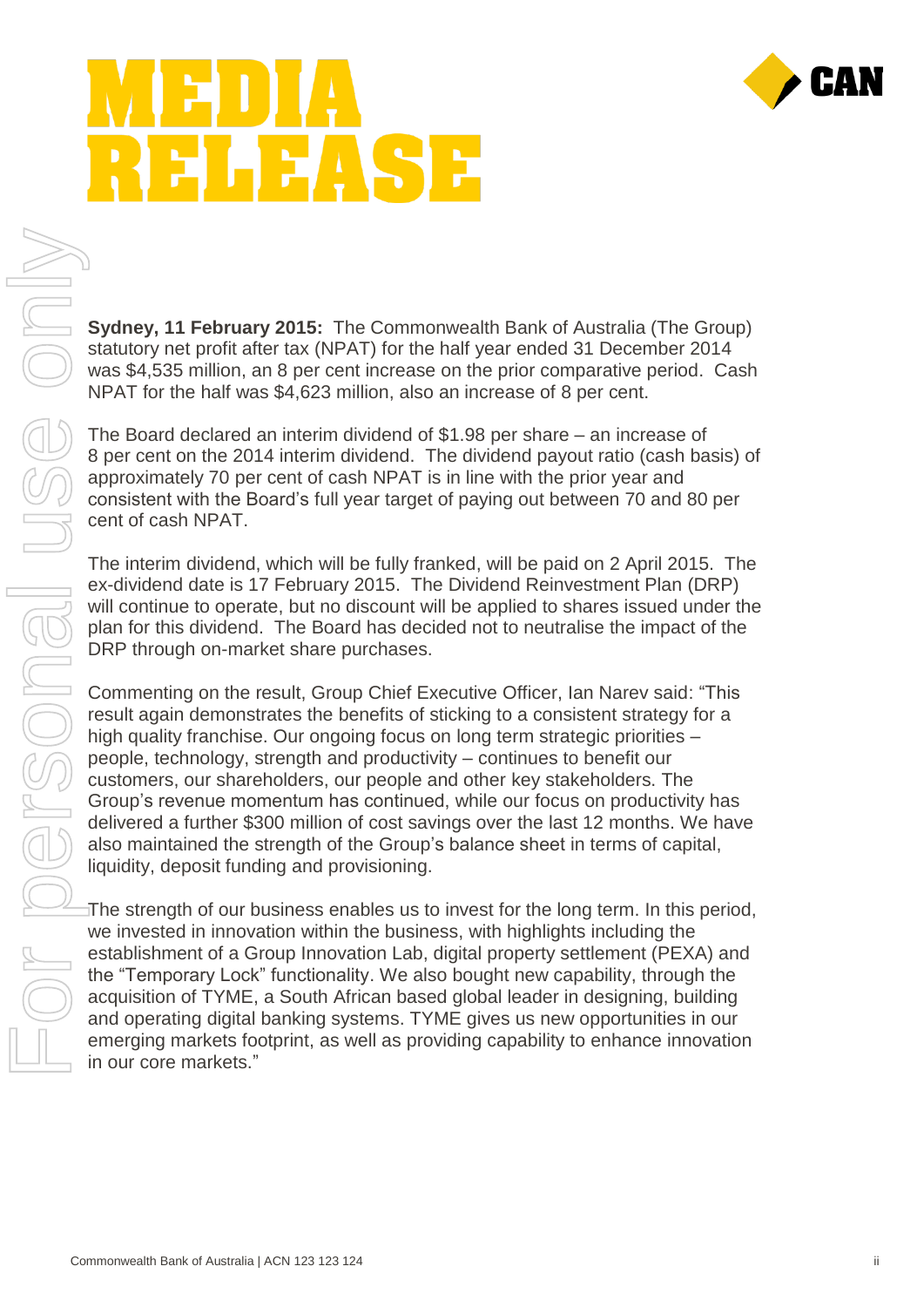

## EASE

Key components of the result include:

- Net interest income and other banking income both grew 6 per cent, with average interest earning assets up \$49 billion to \$739 billion and retail and business average interest bearing deposits<sup>(1),</sup> up \$27 billion to \$432 billion;
- Net interest margin (NIM) declined 2 basis points (to 2.12 per cent) on the prior half, reflecting competitive asset pricing, partially offset by lower wholesale funding costs;
- Strong growth in net interest income and other banking income and a disciplined approach to expenses contributed to Retail Banking Services cash earnings growth of 12 per cent;
- Wealth Management's average Funds Under Administration grew by 11 per cent with 85 per cent of funds outperforming their respective three year benchmarks;
- Cash earnings in New Zealand (excluding the impact of lower losses associated with the New Zealand earnings hedge) grew 15 per cent and in Bankwest grew 8 per cent respectively;
- The Group's cost to income ratio improved by 70 basis points, in large part due to the on-going productivity focus, which delivered savings of \$312 million over the past twelve months;
- The annualised ratio of loan impairment expense (LIE) to average gross loans and acceptances improved 2 basis points and 3 basis points (to 14 basis points) compared with the prior comparative period and the prior half respectively;
- Investment in long term growth continued, with \$595 million invested in a set of initiatives, including \$167 million for risk and compliance related projects, with the balance invested against on-going strategic priorities;
- Provisioning remained conservative, with total provisions of \$3.9 billion, and the ratio of provisions to credit risk weighted assets at 1.25 per cent. Collective provisions included a management overlay of almost \$800 million and an unchanged economic overlay;
- CET1 (Internationally Comparable basis) was 13.3 per cent. CET 1 (APRA basis) increased 70 basis points (on the prior twelve months) to 9.2 per cent; and
- The Group remained one of a limited number of global banks in the 'AA' ratings category.

Strong deposit growth during the period has seen the Group satisfy a significant proportion of its funding requirements from customer deposits, with deposits remaining at 63 per cent of total funding. During the period the Group took

 $\overline{a}$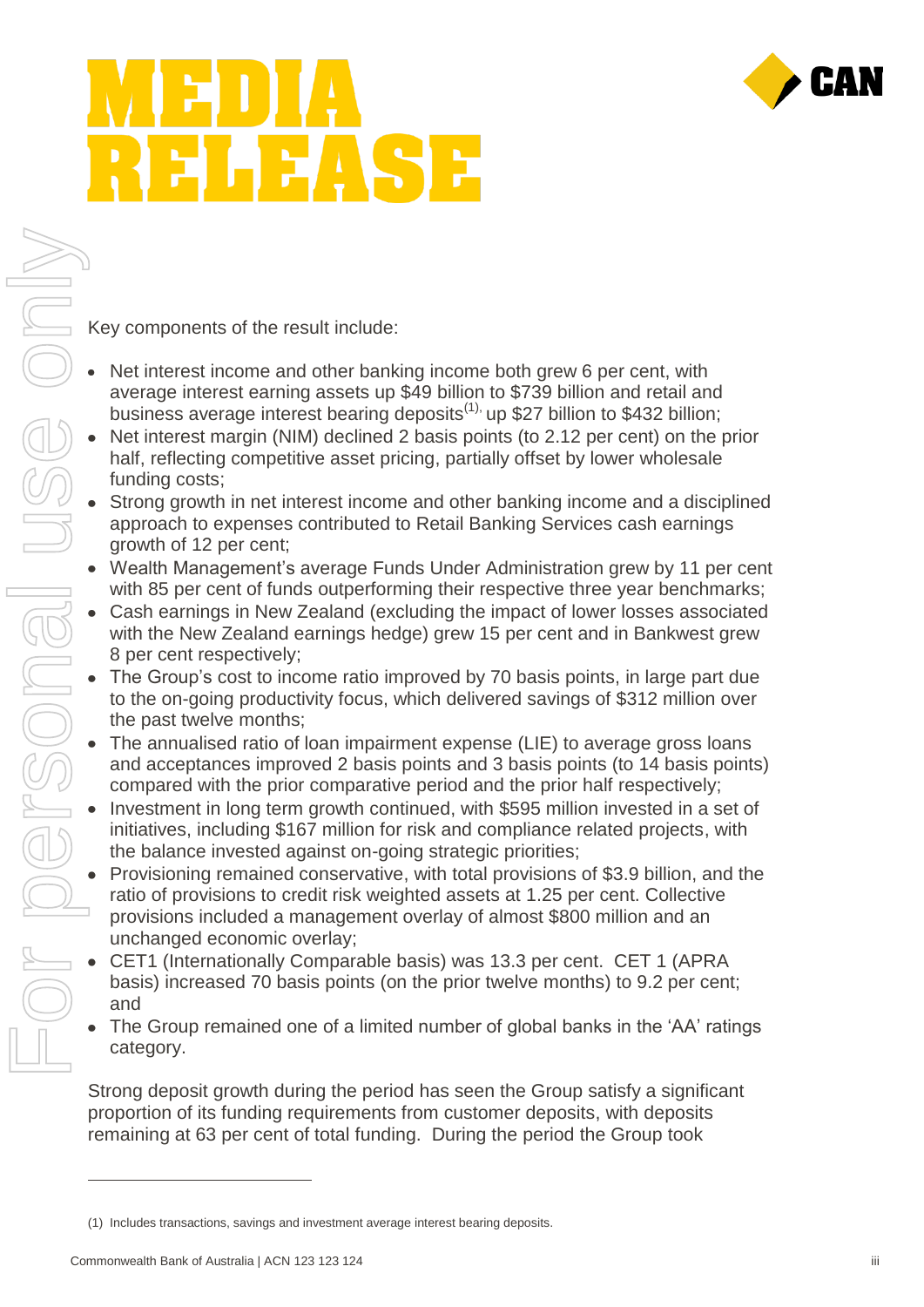

## EASE

advantage of improving conditions in wholesale markets, issuing \$18 billion of long term debt in multiple currencies.

While some of the Group's customers are facing challenges, this is not translating into a deterioration of credit quality. However, the Group is maintaining a strong balance sheet with high levels of capital and provisioning. Liquidity was \$151 billion as at 31 December 2014.

On the outlook for the 2015 calendar year, Ian Narev said: "The Australian economy has many of the foundations necessary to make a successful transition from its dependence on resource investment. Population growth, a vibrant construction sector, some signs of increased business investment, greater trade access supported by a lower Australian dollar and a strong banking sector are all contributing to an economy that remains the envy of most developed markets. However, the volatility of the global economy continues to undermine confidence, particularly the impact of lower commodity prices on national revenue."

"Weak confidence is a significant economic threat. Businesses need the certainty to invest to create jobs, and households need a greater feeling of security. That requires implementation of a coherent long term plan that clearly addresses target government debt levels and timeframes, infrastructure priorities, foreign investment, business competitiveness policies and, above all, job creation."

"In terms of the Group specifically, we will continue to invest in our current strategy. We believe that if we continue to work hard in an increasingly competitive environment, our strategy will continue to benefit our 15 million customers, our 52,000 employees, the 800,000 Australia households who own our shares, and the broader communities in which we operate."

**Ends**

**Media contact:** Kate Abrahams General Manager Communications Phone: +61 (2) 9118 6919